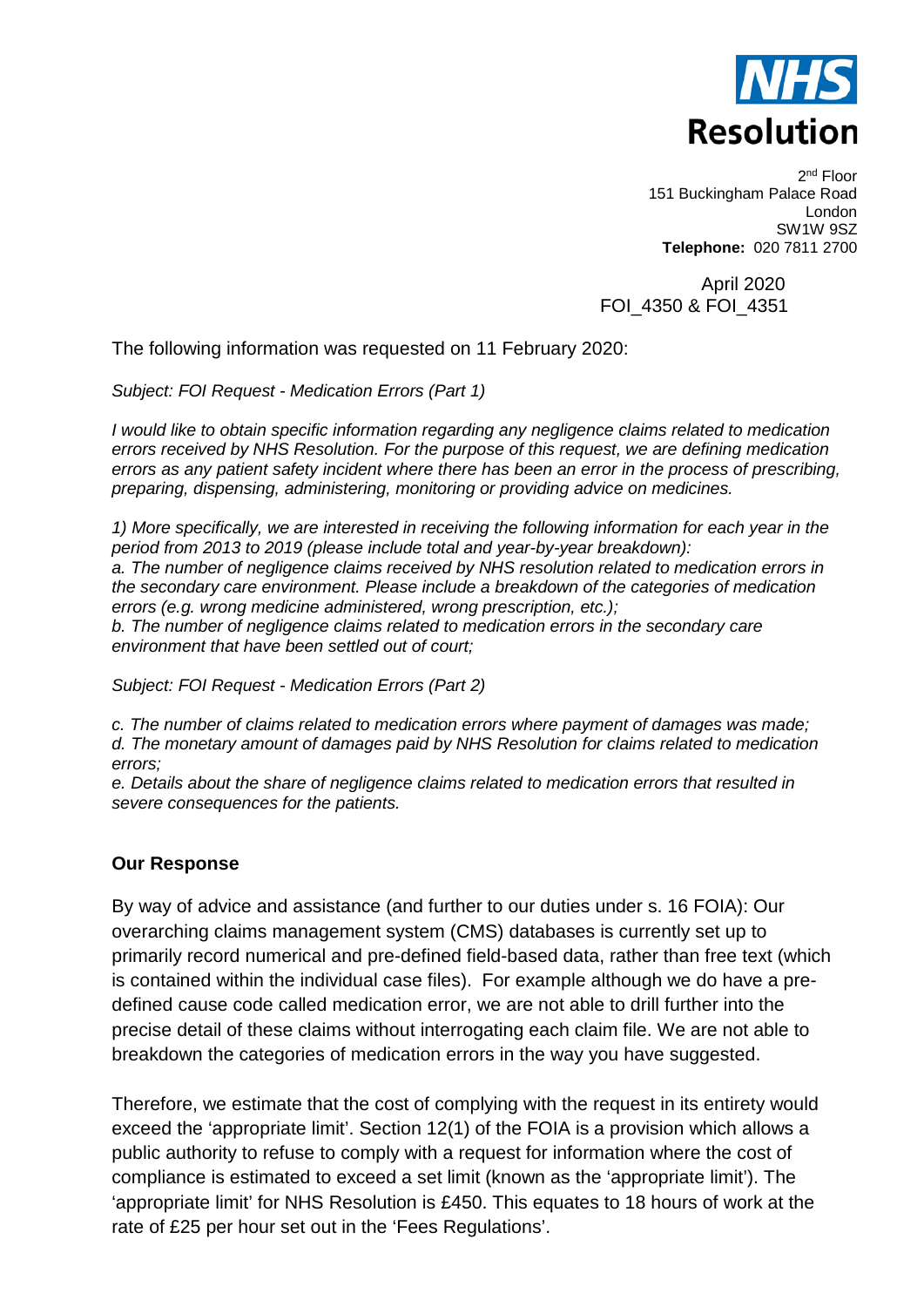As you will see from the attached report we have handled over 1000 cases with a definite 'medication error' element during the period specified. Assuming (and this is optimistic) that it would take only 5 minutes per case to review each case to establish the precise details of the claims, this would exceed 18 hours work and in our view would place a disproportionate burden on NHS Resolution.

This means that we are unable to provide (such as it may be held in that format) the precise detail of the medication error made.

Please find attached the information we are able to provide.

We have supressed low figures as we believe that disclosure of information with this level of granularity is exempt under Section 40(2) by virtue of section 40(3)(a)(i) of the Freedom of Information Act, where disclosure to a member of the public would contravene one or more of the data protection principles. The data protection principles are set out in Article 5 of the General Data Protection Regulation. We take the view that it would not be fair or lawful (given the sensitive and confidential nature of the information held) to disclose such information, and any disclosure would therefore contravene the first data protection principle.

In some instances the low numbers of claims (fewer than 5) in each category, the likelihood exists that individuals who are the subject of this information may be identified either from this information alone, or in combination with other available information. In addition to this, as this information is considered to be sensitive personal data (the data subjects' medical condition); NHS Resolution believes it has a greater responsibility to protect those individuals identities', as disclosure could potentially cause damage and/or distress to those involved. Where we are in the territory of such small numbers in the attached, we have used a '#' symbol in the relevant field. You should still be able to see aggregate/total details for higher level fields containing this data.

If you would like to know how data is categorised in our Claims database please see the following link: [Glossary](https://resolution.nhs.uk/wp-content/uploads/2018/10/Guidance-note-Understanding-NHS-Resolution-data-v2.pdf)

# **This concludes our response to your request.**

If you are not satisfied with the service that you have received in response to your information request, it is open to you to make a complaint and request a formal review of our decisions. If you choose to do this, you should write to [Tinku Mitra,](mailto:tinku.mitra@nhsla.com) Head of Corporate and Information Governance for NHS Resolution, within 28 days of your receipt of this reply. Reviews of decisions made in relation to information requests are carried out by a person who was not involved in the original decision-making about the request.

If you are not content with the outcome of your complaint, you may apply directly to the Information Commissioner for a review of the decision. Generally, the Information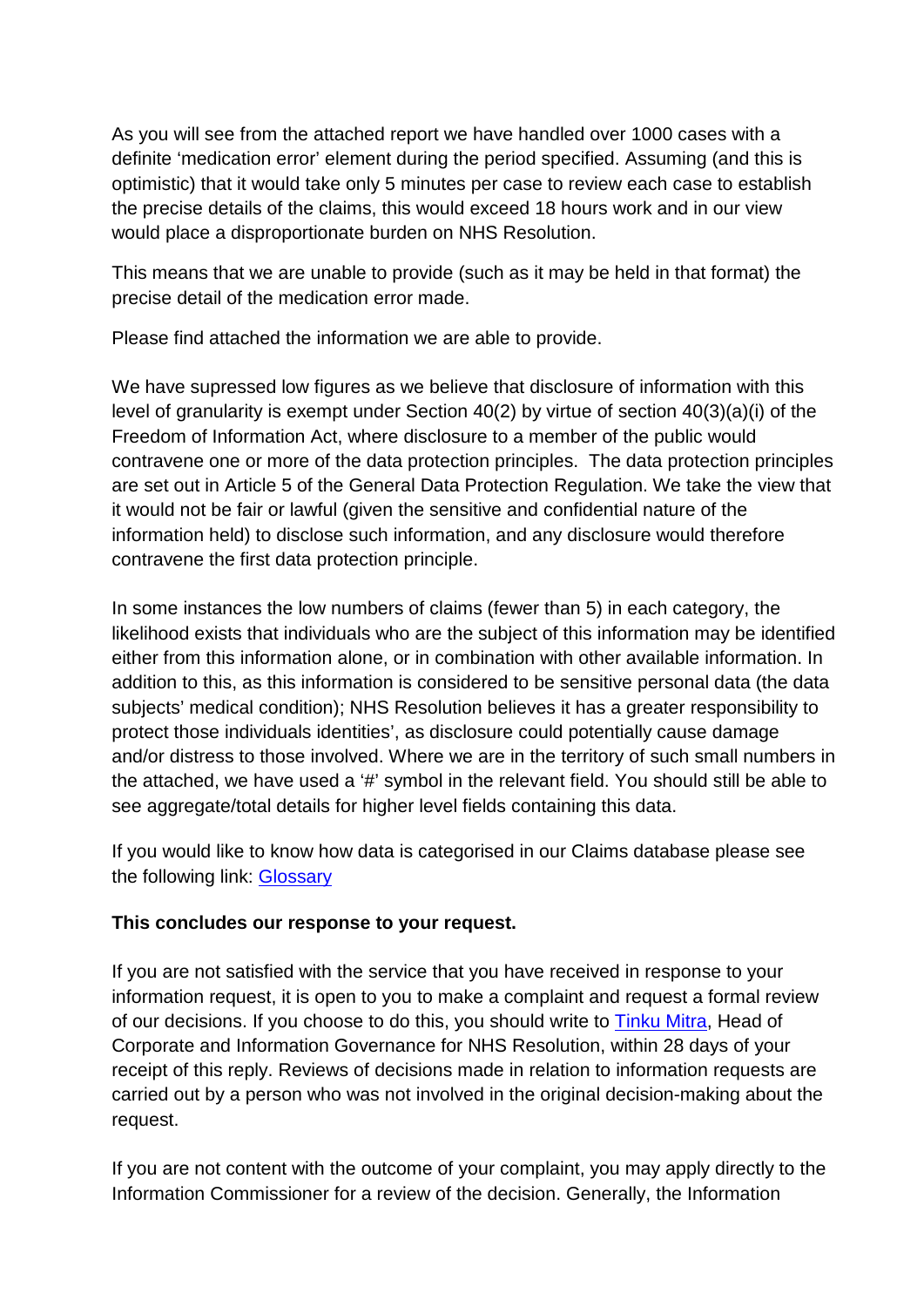Commissioner will not make a decision unless you have exhausted the local complaints procedure. The address of the Information Commissioner's Office is: Wycliffe House Water Lane Wilmslow **Cheshire** SK9 5AF

<https://ico.org.uk/>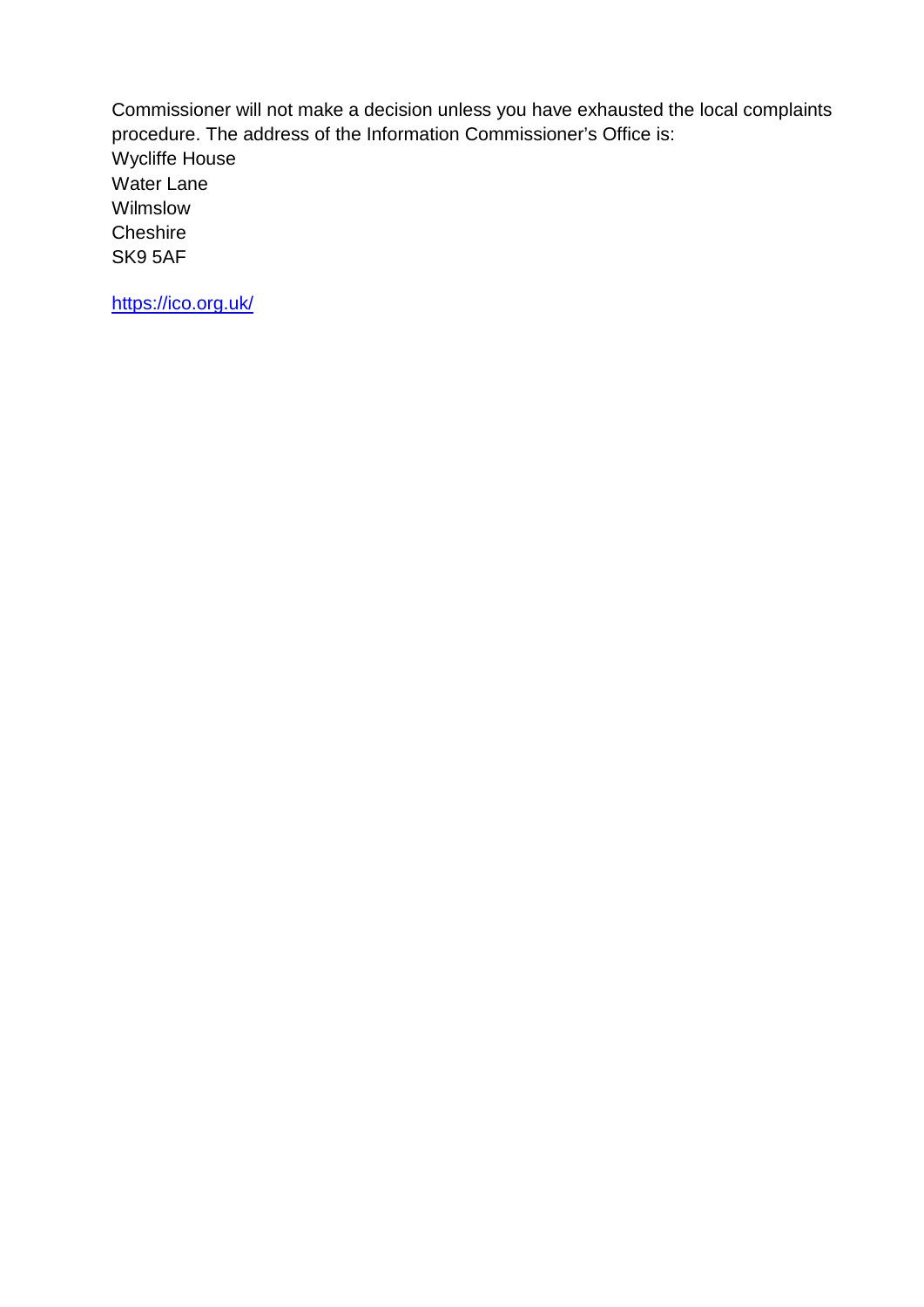**Freedom of Information Request# 4350 Data correct as at: 2020-02-29**



# **TABLE OF CONTENTS**

**NB: Number of claims fewer than 5 (and any associated values, within the same row) are masked with a "#" (in accordance with Data Protection guidelines). Accordingly, some total values may also be approximated to prevent masked values to be deduced through reverse calculation.**

**Table 1: Number of Medication Errors Claims received between financial years 2013/14 to 2018/19** 

**Table 2: Number and Cost of Medication Errors Claims Closed/Settled with damages paid between financial years 2013/14 to 2018/19**

**Table 3: Number and Total Cost of Medication Errors Claims Closed/Settled with damages paid settled out of court between financial years 2013/14 to 2018/19**

**Table 4:Injury breakdown of Medication Errors Claims received between financial years 2013/14 to 2018/19**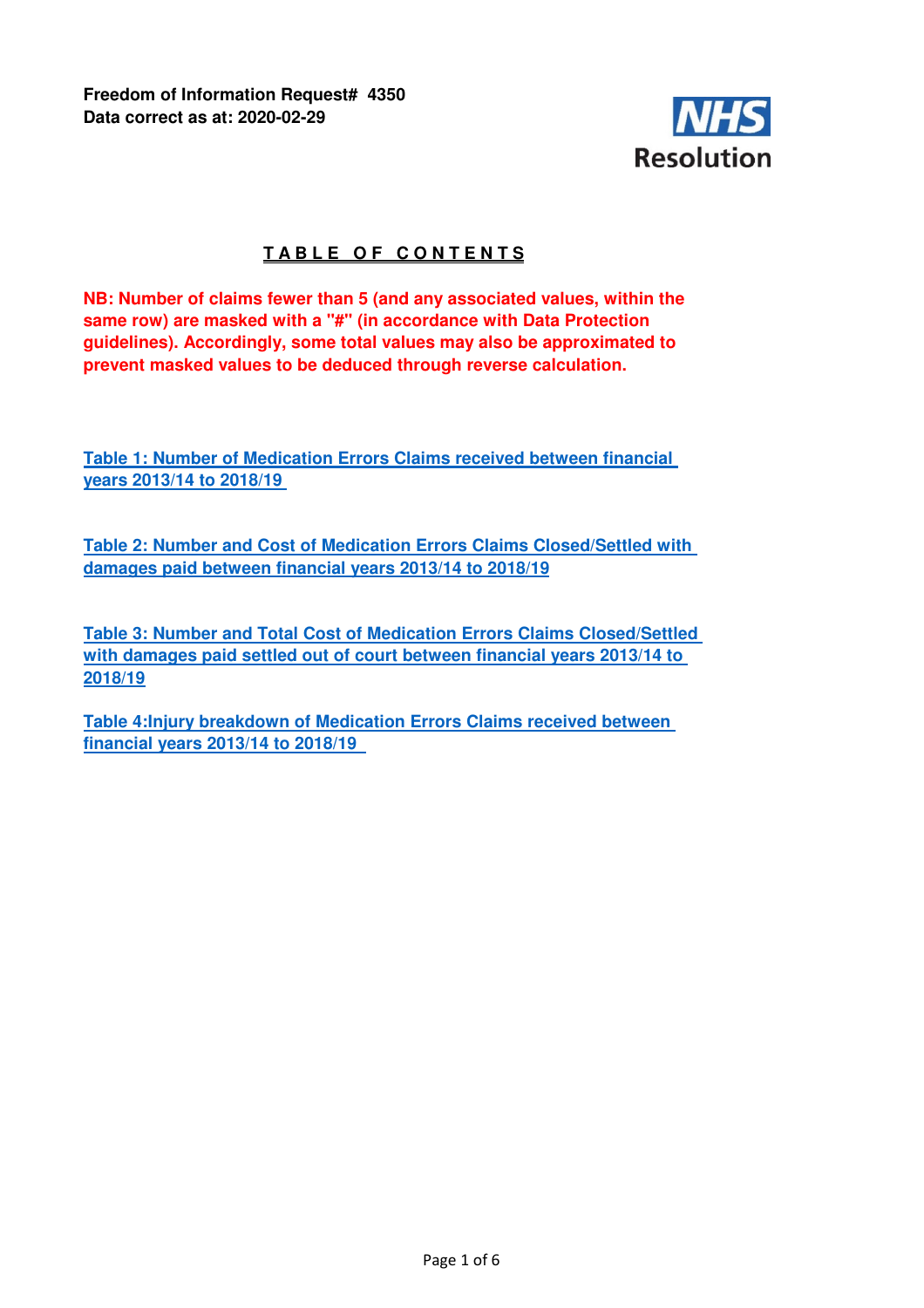

## **Table 1: Number of Medication Errors Claims received between financial years 2013/14 to 2018/19**

Notifications Y Clinical\_NonClinical Clinical

| <b>Notification Year</b> | <b>No. of Claims</b> |
|--------------------------|----------------------|
| 2013/14                  | 272                  |
| 2014/15                  | 316                  |
| 2015/16                  | 340                  |
| 2016/17                  | 291                  |
| 2017/18                  | 292                  |
| 2018/19                  | 269                  |
| <b>Grand Total</b>       | 1,780                |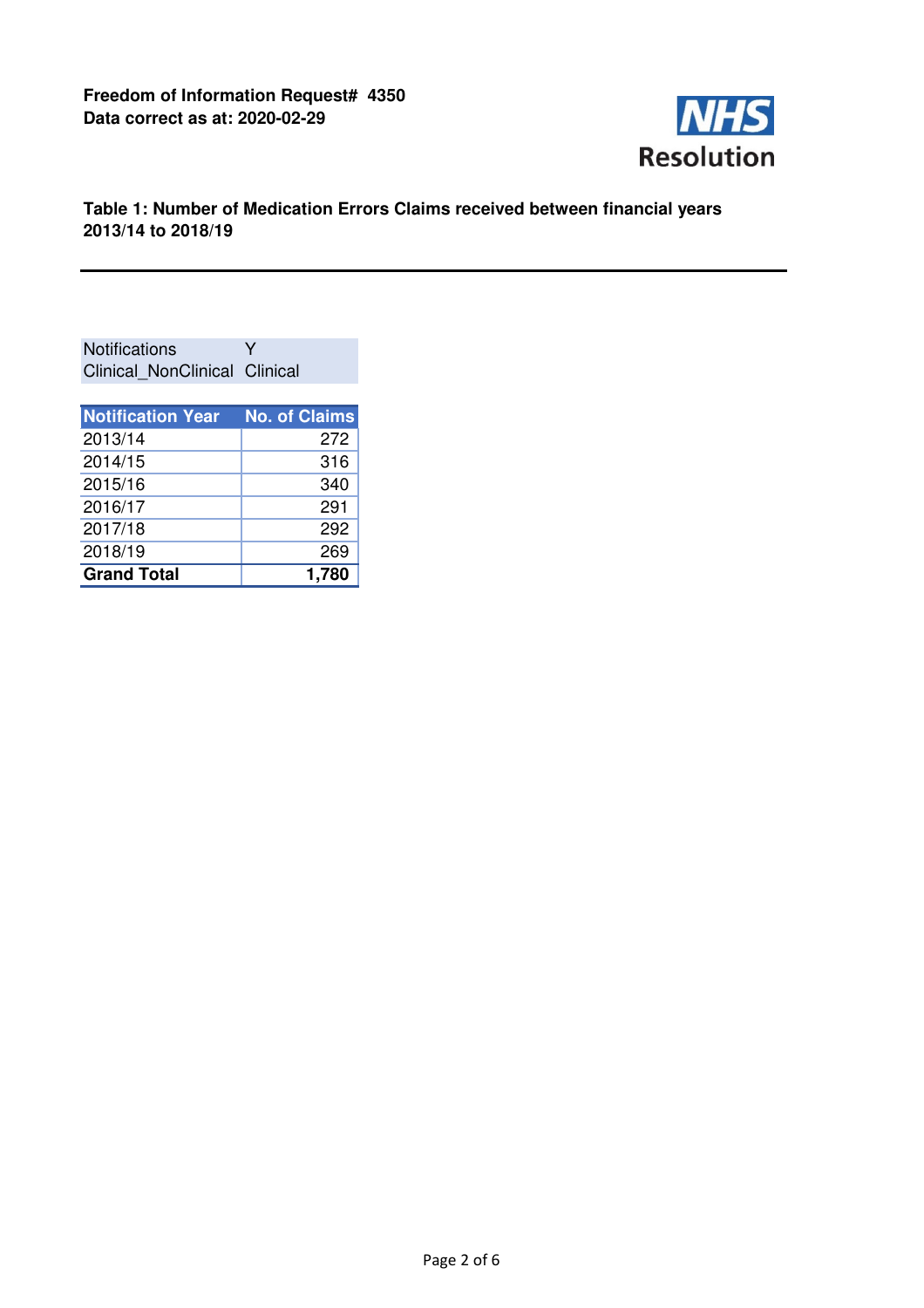

## **Table 2: Number and Cost of Medication Errors Claims Closed/Settled with damages paid between financial years 2013/14 to 2018/19**

| <b>Closed Settled</b><br><b>Clinical NonClinical</b><br>Claim Outcome FOI | Y<br>Clinical<br>Damages Paid |                               |
|---------------------------------------------------------------------------|-------------------------------|-------------------------------|
| <b>Year of Closure</b><br>(Settlement Year for<br>PPO <sub>s</sub> )      | <b>No. of Claims</b>          | <b>Damages</b><br><b>Paid</b> |
| 2013/14                                                                   | 115                           | 9,200,334                     |
| 2014/15                                                                   | 144                           | 8,808,712                     |
| 2015/16                                                                   | 140                           | 6,544,518                     |
| 2016/17                                                                   | 198                           | 8,160,333                     |
| 2017/18                                                                   | 188                           | 9,925,828                     |
| 2018/19                                                                   | 191                           | 8,499,006                     |
| <b>Grand Total</b>                                                        | 976                           | 51,138,731                    |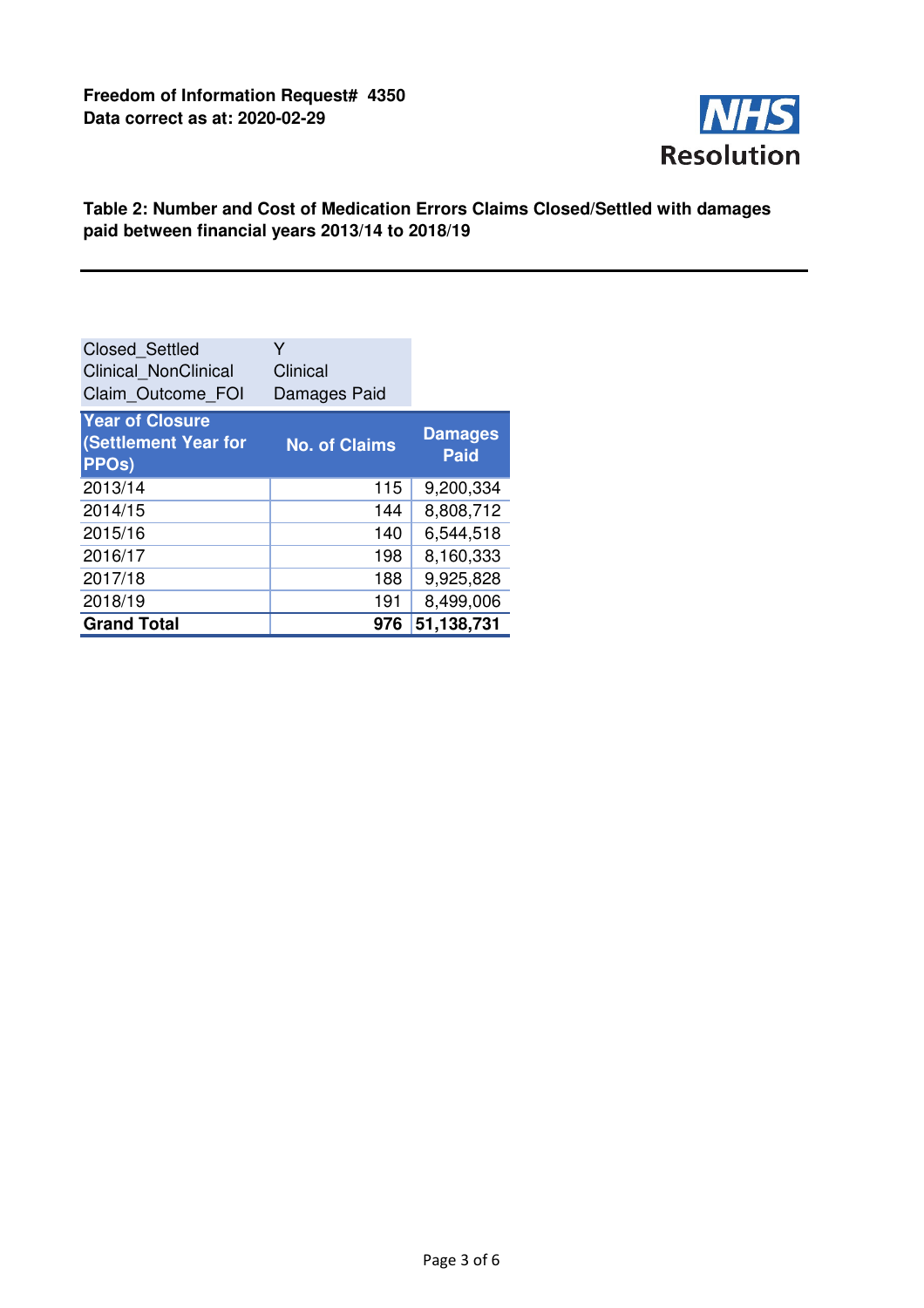

### **Table 3: Number and Total Cost of Medication Errors Claims Closed/Settled with damages paid settled out of court between financial years 2013/14 to 2018/19**

| <b>Closed Settled</b><br>Clinical NonClinical<br>Claim Outcome FOI<br>Litigated_NotLitigated | Υ<br>Clinical<br>Damages Paid<br>Not Litigated |                   |
|----------------------------------------------------------------------------------------------|------------------------------------------------|-------------------|
| <b>Year of Closure (Settlement Year</b><br>for PPOs)                                         | <b>No. of Claims</b>                           | <b>Total Paid</b> |
| 2013/14                                                                                      | 91                                             | 3,100,063         |
| 2014/15                                                                                      | 113                                            | 3,997,088         |
| 2015/16                                                                                      | 100                                            | 3,030,756         |
| 2016/17                                                                                      | 142                                            | 4,031,130         |
| 2017/18                                                                                      | 128                                            | 3,517,930         |
| 2018/19                                                                                      | 133                                            | 3,444,875         |
| <b>Grand Total</b>                                                                           | 707                                            | 21,121,842        |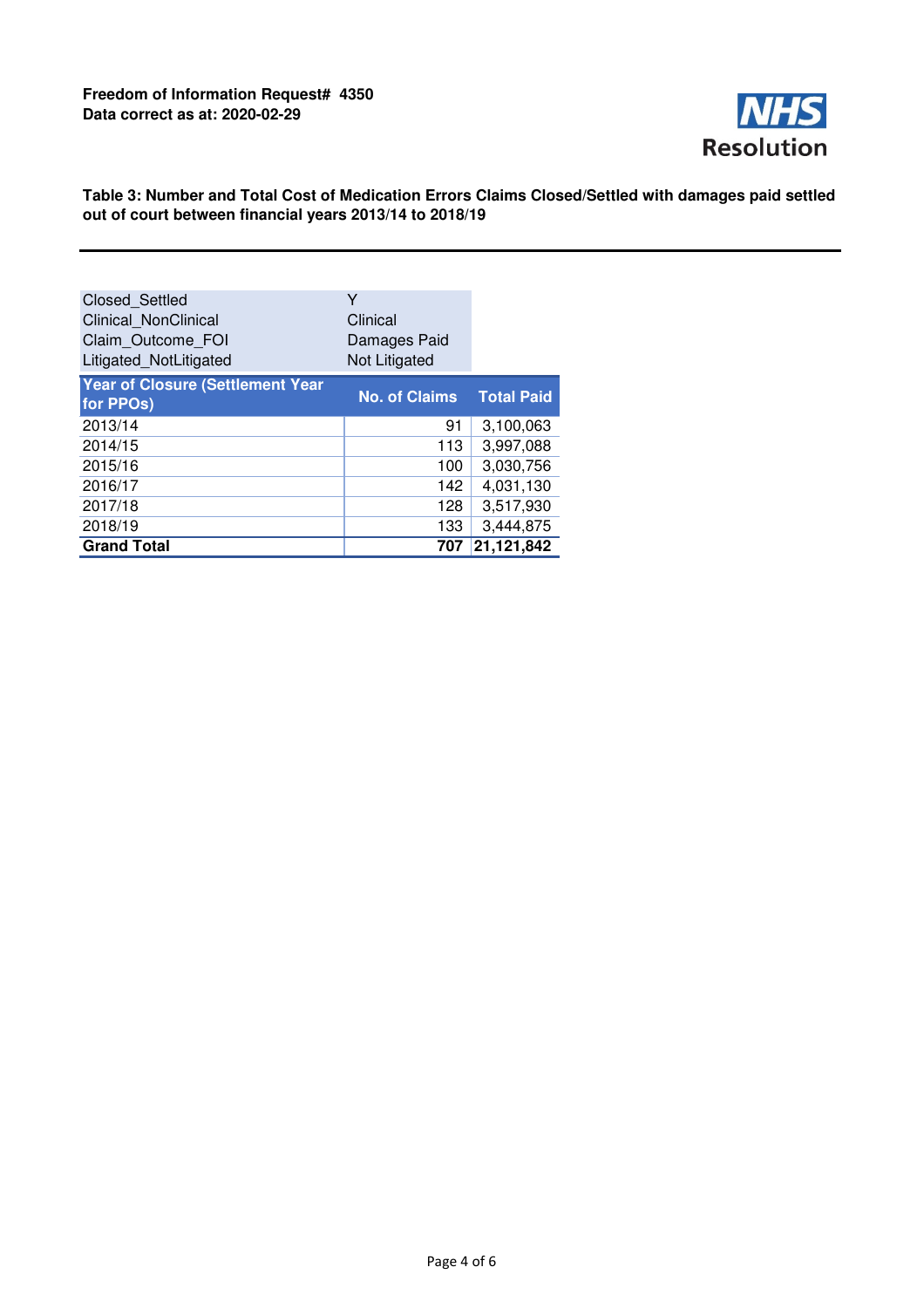

#### **Table 4:Injury breakdown of Medication Errors Claims received between financial years 2013/14 to 2018/19**

| Closed Settled       | v            |
|----------------------|--------------|
| Clinical NonClinical | Clinical     |
| Claim Outcome FOI    | Damages Paid |

| Injury1L1                               | <b>No. of Claims</b> |
|-----------------------------------------|----------------------|
| Addiction/Dependency                    | 7                    |
| Adtnl/unnecessary Operation(s)          | 25                   |
| <b>Advanced Stage Cancer</b>            | #                    |
| Amputation - Lower                      | #                    |
| Amputation - Upper                      | #                    |
| Anaesthetic                             | #                    |
| Anaphylact Shock/Allergic Shock/allergy | 71                   |
| <b>Bladder Damage</b>                   | #                    |
| <b>Blindness</b>                        | 5                    |
| Bowel Damage/ Dysfunction               | #                    |
| Brain Damage                            | 16                   |
| Bruising/ Extravasation                 | 6                    |
| Burn(s)                                 | 6                    |
| Cancer                                  | #                    |
| <b>Cardiac Arrest</b>                   | 28                   |
| <b>Cardiovascular Condition</b>         | 9                    |
| <b>Cerebral Palsy</b>                   | #                    |
| Chromosomal Abnormality                 | #                    |
| Chronic Fatigue Syndrome                | #                    |
| <b>Cosmetic Disfigurement</b>           | 5                    |
| Deafness                                | 6                    |
| Dental Damage                           | #                    |
| Epilepsy                                | 9                    |
| Fatality                                | 132                  |
| Fistula                                 | #                    |
| Fracture                                | 8                    |
| Hemiparesis                             | #                    |
| <b>Hospital Acquired Infection</b>      | #                    |
| Incontinence                            | #                    |
| <b>Infectious Diseases</b>              | #                    |
| Infertility                             | #                    |
| Joint Damage                            | #                    |
| Liver Damage                            | #                    |
| Lung Disease                            | #                    |
| Malnutrition                            | #                    |
| <b>Multiple Disabilities</b>            | #                    |
| Multiple Injuries                       | 7                    |
| Nerve Damage                            | 11                   |
| Not Specified                           | #                    |
| Osteoporosis                            | #                    |
| Other                                   | 52                   |
| Other Infection                         | 12                   |
| <b>Other Visual Problems</b>            | 15                   |
| Paraplegia                              | #                    |
| Partial Hearing Loss                    | #                    |